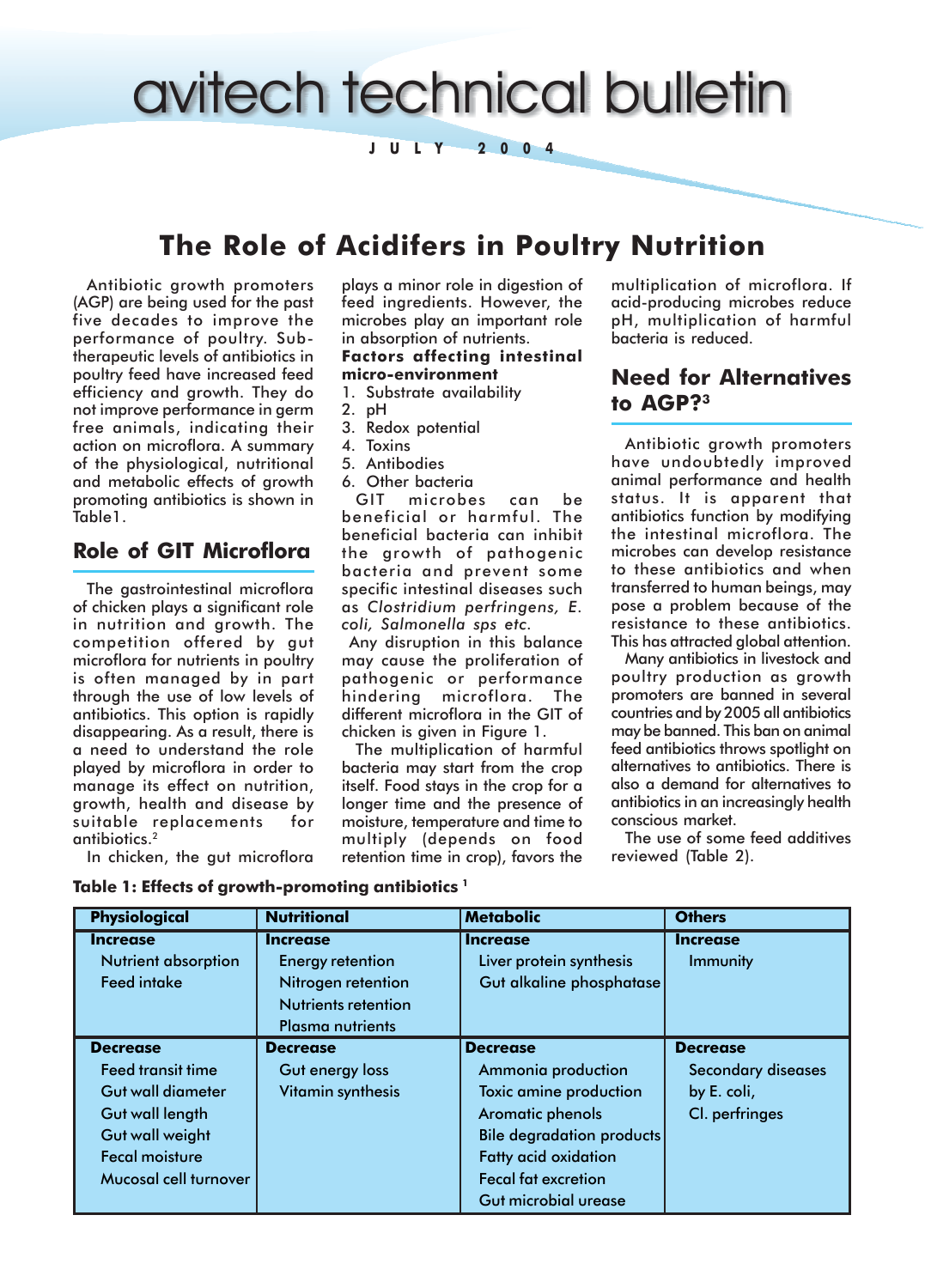# **What are Feed Acidifiers?**

Feed Acidifiers are acids included in feeds in order to lower the pH of the feed, gut, and microbial cytoplasm thereby inhibiting the growth of pathogenic intestinal microflora. This inhibition reduces the microflora competing for the host nutrients and results in better growth and performance of the chicken. They also act as mold inhibitors. They are added upto 0.25% of the diet.

Most acids are efficacious and their effect remains as long as the acid is not volatilized.

Organic acids have been used extensively for more than 25 years in swine production and more recently in poultry.

The antimicrobial effect of organic acid ions in controlling bacterial populations in the upper intestinal tract leads to beneficial effects. Inorganic acids such as HCl and H<sub>2</sub>PO, though pH reducing are ineffective.

# **Chemistry of Organic Acids2**

Organic acids are organic carboxylic acids, including fatty acids and amino acids, of the general structure R-COOH. The short chain acids (C1-C7) are associated with antimicrobial activity. They are either

" Simple monocarboxylic acids such as formic, acetic, propionic and butyric acids or

**E** Carboxylic acids with hydroxyl group such as lactic, malic, tartaric and citric acids or

**Short chain carboxylic acids** containing double bonds like fumaric and sorbic acids.

Organic acids are weak acids and are only partly dissociated. Most organic acids with antimicrobial activity have a pKa-the pH at which the acid is half dissociatedbetween 3 and 5.

### **Functionalities of Organic Acids**

1. To help maintain an optimum pH in the stomach, allowing correct activation and function of proteolytic enzymes.

2. Total protein digestion in the stomach

3. To stimulate feed consumption.

4. To inhibit the growth of pathogenic bacteria.

5. Improves protein and energy digestibilities by reducing microbial competition with host nutrients and endogenous nitrogen losses.

6. Lowers the incidence of sub clinical infections and secretions of immune mediators.

7. Reduces the production of ammonia and other growth depressing microbial metabolites. 8. Increased pancreatic secretion and trophic effects on gastrointestinal mucosa.

## **Factors Influencing the Efficacy**

- $\triangleright$  pKa-value
- $\triangleright$  Chemical form (acid, salt, coated or not),
- $\triangleright$  Molecular weight
- $\triangleright$  MIC-value of the acid
- $\triangleright$  Kind of micro-organism
- $\triangleright$  Animal species,
- $\triangleright$  Site and location in the GIT
- $\triangleright$  Buffering capacity of the feed

# **Mode of Action7**

The antibacterial action of organic acids depends on whether the bacteria are pH sensitive or not. Only Certain types of bacteria are sensitive to pH (ex.: *E. coli, Salmonella sp., L. monocytogenes, C. perfringens*) while other types of bacteria are not sensitive (*Bifidobacterium sps., Lactobacillus sps*).

#### **A. For pH sensitive bacteria**:

The mode of action in pH sensitive

|  |  | Figure 1: pH, resident time of feed and microbial population in gastrointestinal tract of chicken |  |
|--|--|---------------------------------------------------------------------------------------------------|--|
|  |  |                                                                                                   |  |

| <b>Microflora</b><br>3 weeks                                                   | <b>Parts</b>          | <b>Gastro-</b><br><b>intestinaltract</b> | pH          | <b>Resident</b><br>time<br><b>Minutes</b> | <b>Microflora</b><br><b>Adult</b>      |
|--------------------------------------------------------------------------------|-----------------------|------------------------------------------|-------------|-------------------------------------------|----------------------------------------|
| Streptococci <sup>1</sup>                                                      |                       |                                          |             |                                           | Streptococci <sup>2</sup>              |
| Coliform <sup>1</sup>                                                          | Crop                  |                                          | $4.5 - 5.3$ | 45                                        | Coliform <sup>3</sup>                  |
| Lactobacilli <sup>1</sup>                                                      |                       |                                          |             |                                           | Lactobacilli <sup>3</sup>              |
| Streptococci <sup>1</sup>                                                      | <b>Proventriculus</b> |                                          |             |                                           | Streptococci <sup>2</sup>              |
| Coliform <sup>1</sup>                                                          |                       |                                          | $2.0 - 4.5$ | 70                                        | Coliform <sup>3</sup>                  |
| Lactobacilli <sup>1</sup>                                                      | <b>Gizzard</b>        |                                          |             |                                           | Lactobacilli <sup>3</sup>              |
| Streptococci <sup>1</sup>                                                      |                       |                                          |             |                                           | Streptococci <sup>1</sup>              |
| Coliform <sup>1</sup>                                                          | lleum                 |                                          | $5.6 - 7.9$ | $160 - 200$                               | Coliform <sup>1</sup>                  |
| Lactobacilli <sup>1</sup>                                                      |                       |                                          |             |                                           | Lactobacilli <sup>1</sup>              |
| Streptococci <sup>1</sup>                                                      | Caeca                 |                                          | $5.8 - 6.8$ | 120                                       | Bacteroidesi <sup>1</sup>              |
| Coliform <sup>1</sup>                                                          |                       |                                          |             |                                           | Bifidobacteria <sup>1</sup>            |
| Lactobacilli <sup>3</sup>                                                      |                       |                                          |             |                                           | Peptostreptococci <sup>1</sup>         |
|                                                                                |                       |                                          |             |                                           | Clostridia <sup>1</sup>                |
|                                                                                |                       |                                          |             |                                           | Propionic bacteria <sup>1</sup>        |
|                                                                                |                       |                                          |             |                                           | Eubacteria <sup>1</sup>                |
| Streptococci <sup>1</sup>                                                      | Colon                 |                                          |             |                                           | Mixture:                               |
| Coliform <sup>1</sup>                                                          |                       |                                          | $6.3 - 7.7$ | $30 - 50$                                 | lleal and caecal bacteria <sup>3</sup> |
| Lactobacilli <sup>3</sup>                                                      | Rectum                |                                          |             |                                           |                                        |
| Dominant; <sup>2</sup> Predominant; <sup>3</sup> Significant: See Huyghebaert, |                       |                                          |             |                                           |                                        |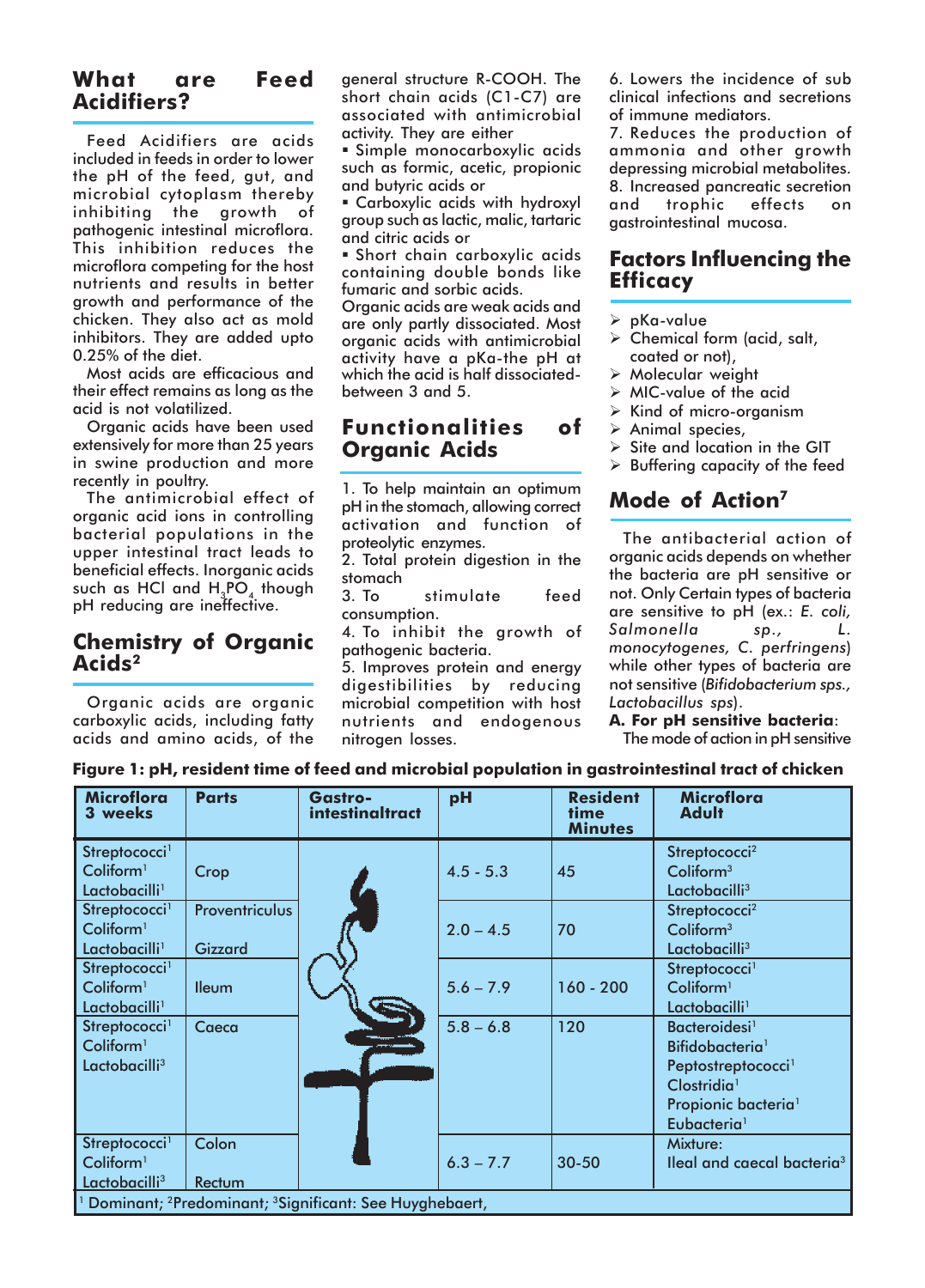### **Table 2: Function of Feed Additives**

| <b>Additives</b>         | <b>Function</b>                                 |
|--------------------------|-------------------------------------------------|
| Organic acids            | Exert antimicrobial action through pH           |
|                          | depression                                      |
| <b>Enzymes</b>           | Improves ileal digestibility thereby indirectly |
|                          | overloading the microflora                      |
| <b>Probiotics</b>        | Improves health and growth by altering          |
|                          | intestinal microbial balance                    |
| <b>Prebiotics</b>        | Selectively stimulate the growth or metabolic   |
|                          | activity of a limited number of intestinal      |
|                          | microflora.                                     |
| <b>Herbs and etheric</b> | Antimicrobial agents by stimulating the         |
| oils                     | endogenous digestive enzymes                    |
| Immunostimulants         | Improving the immune system of the bird and     |
|                          | enhance the resistance to disease               |

bacteria is shown in Figure 3. Organic acids in undissociated (non-ionized, more lipophilic) state penetrate the semipermeable membrane of bacteria cell wall and enter cytoplasm.

At the internal pH of bacteria  $(-7.0)$ , the undissociated organic acids dissociate, releasing H+ and anions (A-). The internal pH of bacteria decreases. The pH sensitive bacteria are unable to tolerate a large spread between the internal and the external pH. A specific H+ -ATPase pump acts to bring the pH inside the bacteria to a normal level. This phenomenon consumes energy and eventually can stop the growth of the bacteria or even kill it.

The lowering of pH also suppresses the enzymes (e.g. decarboxylases and catalyses), inhibit glycolysis, prevent active

### **Classification of Acidifiers**

- A. Organic
	- I. Free form II. Salt form (Coated and Uncoated)
- B. Inorganic
- eg. Phosphoric Acid

### **Uses of Salt forms of Organic acids**

- $\triangleright$  Are solids
- $\triangleright$  Less volatile
- Less corrosive
- More water soluble
- > Odourless
- **Easy to Handle**

transport and interfere with signal transduction. The anionic (A-) part of the acid trapped inside the bacteria (it can diffuse freely through the cell wall only in its non-dissociated form), becomes toxic involving anionic imbalance leading to internal osmotic problems for the bacteria.

Thus, the **antibacterial effect of organic acids** is by

• Modification of bacteria's internal pH,

• Inhibition of bacteria's fundamental metabolic functions,  $\bullet$  Accumulation of toxic anions in bacteria and

**• Disruption of bacteria's cellular** membrane.

### **B. For non-pH sensitive bacteria:**

The non-pH sensitive bacteria tolerate a larger differential between internal and external pH. At a low internal pH, organic acids re-appear in a nondissociated form and exits the bacteria. Equilibrium is created and the bacteria do not suffer (Figure 3 (B)).

# **Site of Action**

Organic acids exert their antimicrobial action both in the feed and in the GI-tract of the animal.

The antibacterial effect of dietary organic acids in chickens is believed to occur in the upper part of the digestive tract (crop and gizzard). Following the addition of a combination of formic and propionic acid, high

concentrations of these acids could only be recovered from crop and gizzard.

# **Feed Acidification Strategies**

|              | Form of Organic acids |  |
|--------------|-----------------------|--|
| incorporated |                       |  |

• Free acid form (powder or liquid) or,

• As salts form,

a) Free form or

b) Protected / Coated salts.

Inclusion Levels of Organic acids<sup>8</sup> • At 0.5 kg / Ton of feed to control molds and

• At 2.5 to 3.0 kg / Ton of feed to reduce pH and help in control of Salmonella.

### **Impact of Organic Acids on Broiler Performance**

Organic acids are beneficial in practical studies. The efficacy of poultry digestion depends on microorganisms, which live naturally in the digestive tract. Inclusion of formic and propionic acids reduced pH in crop and gizzard but not in intestinal tract. Organic acids in crop reduce *salmonella* populations. Organic acids reduce production of toxic components by bacteria and a change in the morphology of the intestinal wall and reduce colonization of pathogens on the intestinal wall, thus preventing damage to the epithelial cells.

Various studies revealed that body weight gain, feed intake, feed conversion rate, carcass weight, abdominal fat weight, abdominal fat percentage, intestinal weight were affected significantly (P<0.05) by giving organic acid mixtures. Organic acids enhance growth performance and carcass quality of broiler chicks. The effect of organic acids on poultry performance is depicted in Table 9.

### **Selection/ Screening of organic acids10**

Comparative studies of six organic acids showed that the inhibiting effect of the acids was more pronounced in stomach contents than in content from the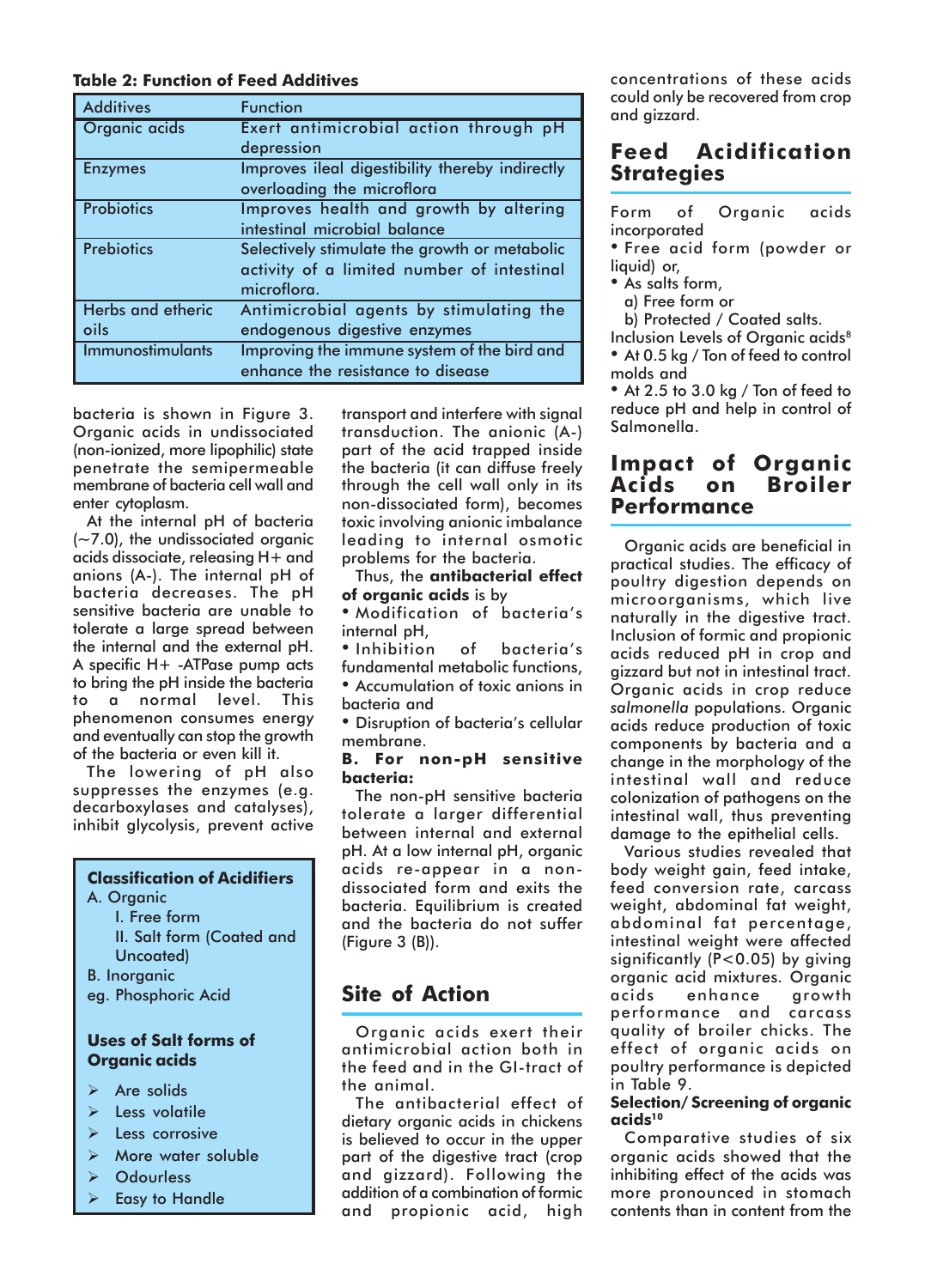|  |  | Table 3: The characteristics of different organic acids <sup>1</sup> |  |  |  |  |
|--|--|----------------------------------------------------------------------|--|--|--|--|
|--|--|----------------------------------------------------------------------|--|--|--|--|

| <b>Acid</b>          | Formula               | <b>MM</b><br>(g/mol) | <b>Density</b><br>(g/ml) | <b>State</b> | pKa      | <b>Solubility</b><br>in water | Corro<br>sivity | <b>MEn</b><br>MJ/kg | <b>Taste</b>             |
|----------------------|-----------------------|----------------------|--------------------------|--------------|----------|-------------------------------|-----------------|---------------------|--------------------------|
| Formic               | <b>HCOOH</b>          | 46.03                | 1.220                    | Liquid       | 3.75     | $\boldsymbol{u}$              | $+++$           | 11.34               | $\overline{\phantom{m}}$ |
| Acetic               | <b>CH3COOH</b>        | 60.05                | 1.049                    | Liquid       | 4.76     | $\boldsymbol{u}$              | $++$            | 12.19               | $-0$                     |
| Propionic            | CH3CH2COOH            | 74.08                | 0.993                    | Liquid       | 4.88     | $\boldsymbol{u}$              | $+ +$           | 17.78               | $-0$                     |
| <b>Butyric</b>       | CH3CH2CH2COOH         | 88.12                | 0.958                    | Liquid       | 4.82     | $\boldsymbol{u}$              | $+$             | 22.43               | $+$                      |
| Lactic               | CH3CH(OH)COOH         | 90.08                | 1.206                    | Liquid       | 3.83     | V                             | $+$             | 14.53               | $++$                     |
| <b>Sorbic</b>        | CH3CH: CHCH           | 112.14               | 1.204                    | <b>Solid</b> | 4.76     | S.                            | $+$             |                     | $\mathbf{0}$             |
|                      | :CHCOOH               |                      |                          |              |          |                               |                 |                     |                          |
| Fumaric              | <b>COOHCH: CHCOOH</b> | 116.07               | 1.635                    | <b>Solid</b> | 3.02     | S.                            | $+$             |                     | $\mathbf{0}$             |
|                      |                       |                      |                          |              | 4.38     |                               |                 |                     |                          |
| <b>Malic</b>         | COOHCH2CH(OH)CO       | 134.09               | 1.601                    | Liquid       | 3.40     | $\boldsymbol{u}$              | $\Omega$        | 9.79                |                          |
|                      | <b>OH</b>             |                      |                          |              | 5.10     |                               |                 |                     |                          |
| <b>Tartaric</b>      | COOHCH(OH)CH(OH)      | 150.09               | 1.760                    | Liquid       | 2.93     | $\vee$                        | $+$             |                     |                          |
|                      | <b>COOH</b>           |                      |                          |              | 4.23     |                               |                 |                     |                          |
| Citric               | COOHCH2C(OH)          | 192.14               | 1.665                    | <b>Solid</b> | 3.13     | $\vee$                        | $\Omega$        | 10.29               | $++$                     |
|                      | (COOH)CH2COOH         |                      |                          |              | 4.76     |                               |                 |                     |                          |
|                      |                       |                      |                          |              | 6.40     |                               |                 |                     |                          |
| Phosphoric $H_3PO_4$ |                       |                      |                          |              | 2.0, 7.0 | $\boldsymbol{u}$              | $++++$          |                     |                          |
|                      |                       |                      |                          |              | 12.0     |                               |                 |                     |                          |
|                      |                       |                      |                          |              |          |                               |                 |                     |                          |

MM, molecular mass in grams.<br>Solubility in water : " = soluble in all proportions; V = very soluble; S = slightly soluble Corrosive :  $0 = no$  corrosive; + to  $+++ =$  slightly to highly corrosive

Taste : - = negative;  $0 =$  neutral; + to ++ + favourable

small intestine, probably due to the lower pH in the stomach content. The bactericidal effect of the organic acids is :

benzoic acid > fumaric acid > lactic acid > butyric acid > formic acid > propionic acid

Benzoic acid is superior to other acids in exhibiting bactericidal effect on coliform as well as lactic acid bacteria in both stomach and small intestinal content. It is evident that combination of acids is preferred to individual acid in obtaining the desired antimicrobial effect. The *in vitro* systems offers a reliable method to investigate alteration in the microbiota in response to different conditions and provides a useful approach to the screening of organic acids to be subsequently tested *in vivo.*

Poultry diets usually have high alkalinity characteristics: (very rich in protein and mineral substances). Vegetal protein and calcium carbonate meals in feeds have a strong buffer function (Table 6).

The use of diets characterized by such a high buffer capacity can compromise the intestine capability to keep an acidity level that can support growth and in some cases, maintain beneficial intestinal microflora.

Many harmful bacterial species

have a pH optimal for their growth around 7, whereas useful bacterial species such as lactobacillus and enterococcus have their best growth at pH around 6.

Poultry intestinal tract acidification allows modulation of the intestinal bacterial flora in a positive and natural way and, at the same time, it works against the multiplication of that bacterial flora that besides being harmful and dangerous for the animal health can represent a problem of legal nature connected to the foodstuffs health.

The buffering capacity of poultry feeds particularly of

protein and mineral sources is high (Table 8). Buffering capacity or B-value in a feed is often expressed as meq of 1.0 M HCl required to acidify 1 kg of material (feed or feed ingredient) to pH 3 -5. Usually, the amount of 0.1 M HCl required to reduce the pH to 5 of 10 g feed in 90 ml distilled water is represented as buffering capacity 9.

### **Note**

1. pH of feed in water slurry and B-value are not related.

2. pH of feed ingredients are

| <b>Acid</b>         | <b>Effective</b>    | <b>Less</b><br><b>Effective</b> | <b>Not</b><br><b>Effective</b> |
|---------------------|---------------------|---------------------------------|--------------------------------|
| <b>Formic acid</b>  | Yeasts& Bacteria -  | LA-bacteria&                    |                                |
|                     | (E.coli&Salmonella) | Moulds                          |                                |
| Acetic acid         | <b>Many species</b> | <b>Yeasts &amp; Moulds</b>      |                                |
|                     | of bacteria         |                                 |                                |
| Propionic acid      | <b>Moulds</b>       | <b>Bacteria</b>                 | <b>Yeasts</b>                  |
| <b>Butyric acid</b> | <b>Bacteria</b>     |                                 |                                |
|                     | (E.coli&Salmonella) |                                 |                                |
| Lactic acid         | <b>Bacteria</b>     |                                 | <b>Yeasts &amp;</b>            |
|                     |                     |                                 | Moulds                         |
| <b>Citric acid</b>  |                     | <b>Bacteria</b>                 |                                |
| Malic acid          | Some bacteria       |                                 |                                |
|                     | & Yeasts            |                                 |                                |
| Sorbic acid         | Yeasts, Moulds      |                                 |                                |
|                     | & some Bacteria     |                                 |                                |

**Table 4: Antibacterial spectrum of organic acids: 3**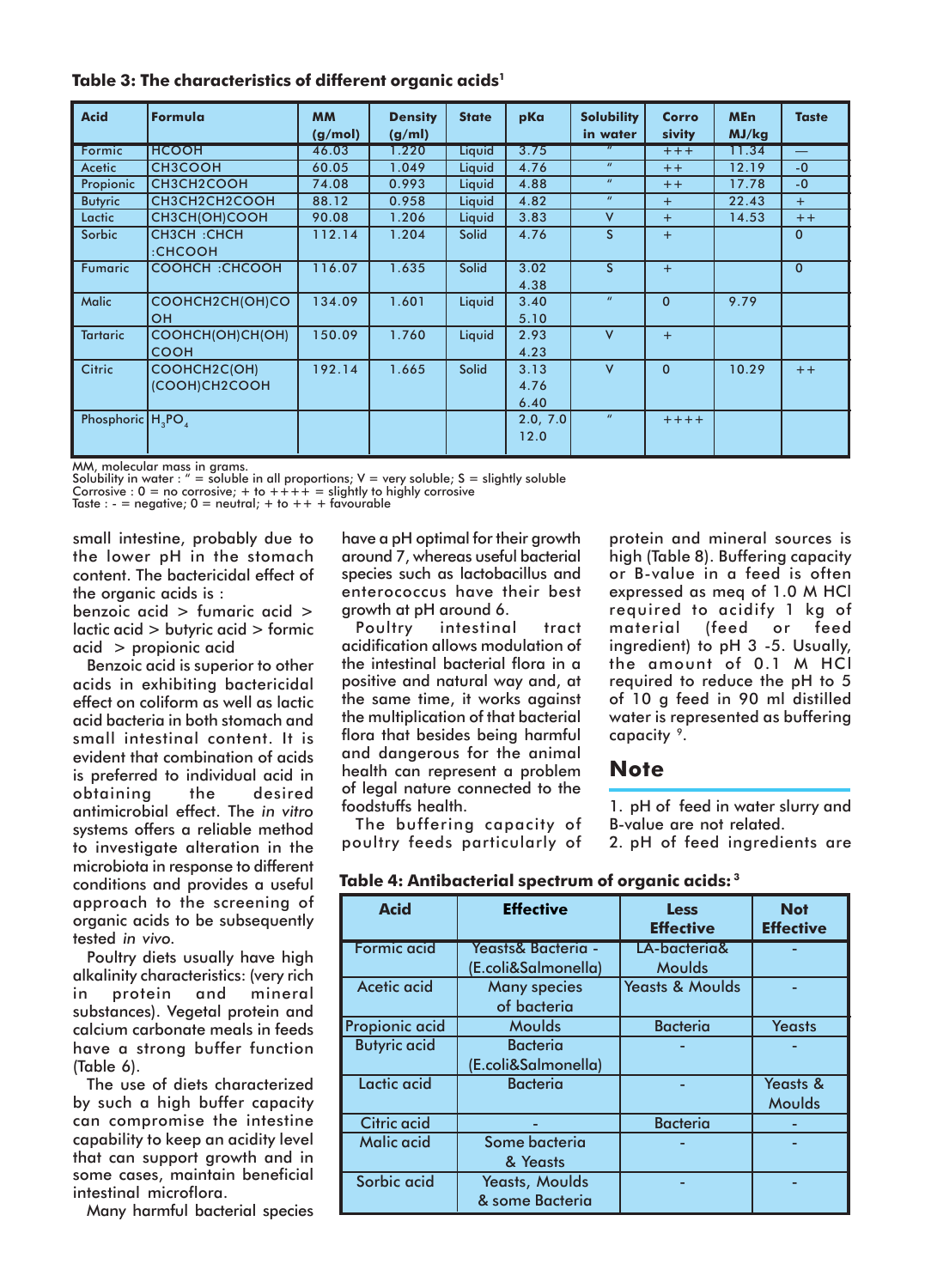#### **Figure 3: Mode of action of organic acids**



variable but B-values are much more variable.

3. Cereal has low B-values.

4. Protein sources have high Bvalues.

5. Mineral sources such as DCP has high B-value.

6. Limestone has a very high Bvalue.

7. B-values can be additive if same end point is used: say pH 5.0 8. B-values of different batches of a feed ingredient may vary. 9. It is not easy to calculate Bvalue of a final feed from Bvalue of ingredients.

In stomach (in proventriculus) in birds, gastric juice is secreted. This lowers pH in between 2.0 & 4.0. A low gastric pH is important to activate pepsin from pepsinogen, which digests protein. Fermentation of undigested protein by microbes

leads to formation of toxic biogenic amines. Low gastric pH controls bacterial population. In the acid environment, pathogenic bacteria such as E.coli and Klebsiella sps as well as bacteroids diminish. Beneficial bacteria, such as Bifido and Lactobacilli sps are more tolerant towards low pH values<sup>9</sup>.

In young animals, capacity to secrete gastric juice is limited. High B-value may pose problems. Pathogenic bacteria multiply in the digestive tract. The recommended B-value for poultry is about1-10 for 1-10 days age and 10-20 for 10-30 days age.

It may not be possible to reduce B-value of feed sufficient low. High protein and mineral supplements are necessary for broilers and layers. Organic acids

are of value in controlling the pathogenic bacteria.

# **New Developments**

Organic acids can be mixed with fatty acids, mono- and diglycerides to form microgranules. Organic acid is released slowly from these microgranules. Medium chain fatty acids (chain length: 6 to12 C) with a lower absorption rate by the host may improve the efficacy of the short chain fatty acids. Acids produced by fermentation with microbes (*Pediococcus acidilactici)* may be less expensive and equally effective.<sup>4</sup>

# **Limitations**

- ï Palatability may be decreased**,** leading to feed refusal<sup>5</sup>
- Organic acids are corrosive to metallic poultry equipment
- **Bacteria are known to develop** acid resistance when exposed to acidic environments for over long term.<sup>6</sup>
- Presence of other antimicrobial compounds can reduce its efficiency
- Cleanliness of the production environment
- **Buffering capacity of dietary ingredients**

# **Conclusion**

Prevention of infections, good nutritional balance and better performance is of paramount importance in poultry production. The use of alternatives to

| <b>Acid</b>          | <b>Concentration (%)</b> | <b>Effects</b>                                               |
|----------------------|--------------------------|--------------------------------------------------------------|
| <b>Fumaric acid</b>  | $0.50 - 1.00$            | Improvement in weight gain of broilers.                      |
|                      |                          | Improved feed efficiency in both broilers and layers.        |
| <b>Buffered</b>      | $0.15 - 0.20$            | Increase in dressing percentage in female broilers           |
| propionic acid       |                          | and reduction in abdominal fat for males.                    |
| <b>Malic acid</b>    | $0.50 - 2.00$            | Increase in weight gain                                      |
| Sorbic acid          | 1.12                     | Improves feed efficiency                                     |
| <b>Tartaric acid</b> | 0.33                     | Increase in weight gain                                      |
| Lactic acid          | 2.00                     | Feed to gain ratio significantly improved. Body weight gain. |
| <b>Formic acid</b>   | $0.50 - 1.00$            | Reduction of caecal pH and bactericidal effect on Salmonella |
| <b>Benzoic acid</b>  | 0.20                     | Positive influence on growth                                 |
| <b>Butyric acid</b>  | 0.15                     | Maintain the beneficial micro flora. Increase the            |
|                      |                          | proliferation and maturation of intestinal cells             |

**Table 5 : Poultry Performance profile of organic acids2**